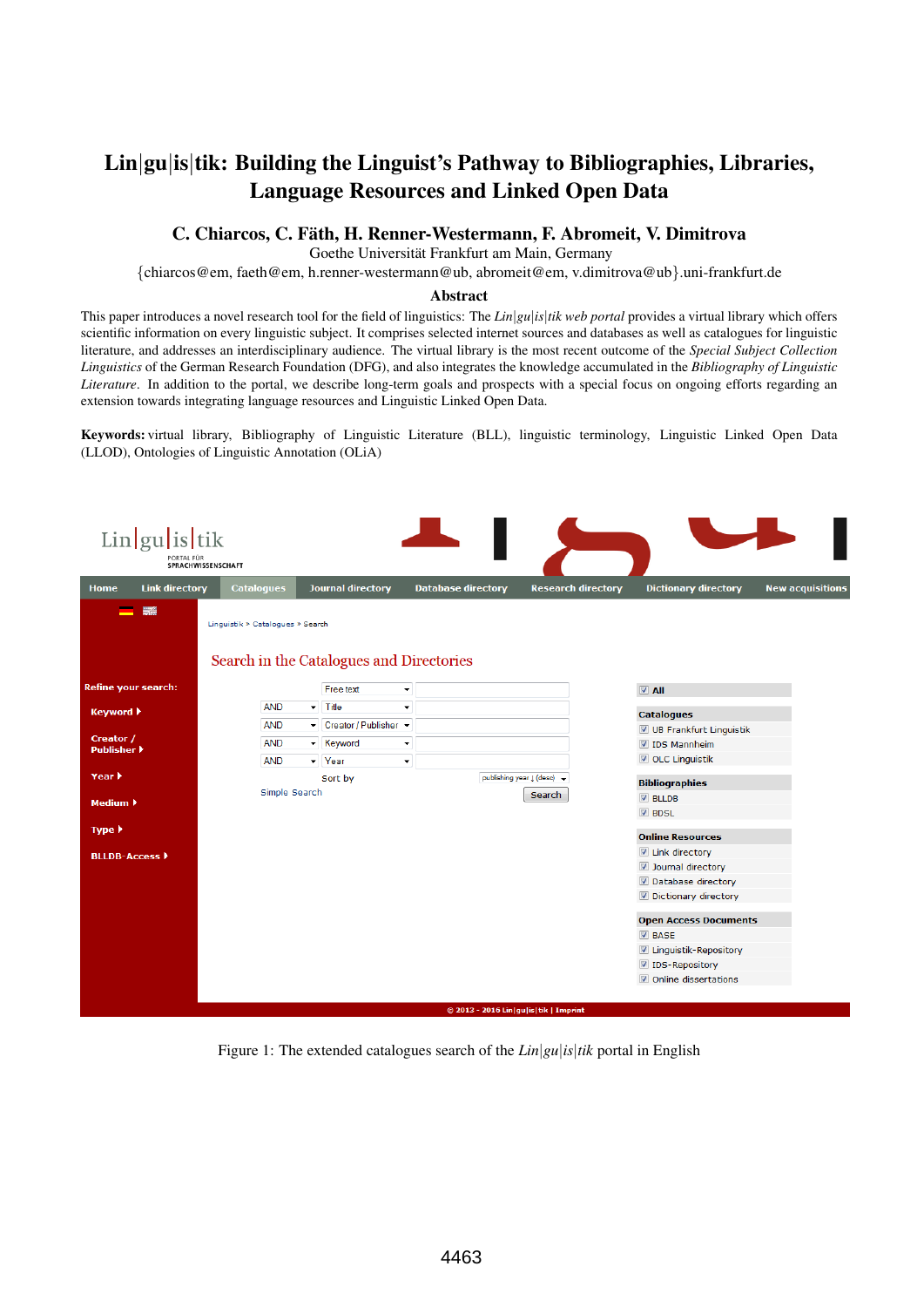### 1. Introduction

Libraries have always been the basis for scientific progress and proliferation, and the interlibrary loan system (ILL) accelerated the scientific breakthroughs since 1900, even before the creation of online catalogues. After WWII, the German research community benefited from the combination of the ILL and the establishment of *Special Subject Collections* (SSG, Sondersammelgebiete) at different university libraries. These were designed to support the acquisition of the entire international literature for every specific field of research (Deutsche Forschungsgemeinschaft, 2015). In the digital age, the amount of information collected over more than 60 years is increasingly being made available over the web. The *Lin*|*gu*|*is*|*tik web portal*<sup>1</sup> (henceforth *Lin*|*gu*|*is*|*tik* portal) is an outcome of the *Special Subject Collection General Linguistics*<sup>2</sup> hosted since the beginning of the 50s till recently by the University Library J.C. Senckenberg in Frankfurt (Renner-Westermann, 2013).

The *Lin*|*gu*|*is*|*tik* portal's main modules, functions and objectives are described in Section 2. Section 3 outlines the role of the Bibliography of Linguistic Literature (BLL) within the portal. The benefits of the Linked Open Data (LOD) technology in the context of a virtual library are introduced in Section 4. The main part of the paper (Sect. 5) addresses the ongoing efforts towards an LOD interface. Starting with the general approach towards the connection of the *Lin*|*gu*|*is*|*tik* portal with the Linguistic Linked Open Data (LLOD) cloud, we describe the conceptual and technical implementation with special focus on the linking of the BLL Thesaurus with the Ontologies of Linguistic Annotation (OLiA), and the development of a search algorithm and data storage solutions.

## 2. A Virtual Library for Linguistics

The *Lin*|*gu*|*is*|*tik* portal, freely accessible under www.linguistik.de, represents a virtual library with an integrated access to scientific information on every subject of linguistics, ranging from general and comparative linguistics to larger European languages through to small, threatened and ancient languages.

Funded by the DFG, the *Lin*|*gu*|*is*|*tik* portal is an ongoing cooperation between Goethe University Frankfurt, represented by the University Library and the Applied Computational Linguistics lab, the Institute of German Language (IDS Mannheim), and the LINSE Linguistik-Server of the University Duisburg-Essen with its link database LinseLinks. After the end of the second funding period (see below) the *Lin*|*gu*|*is*|*tik* portal will be maintained by the University Library Frankfurt.

The main resources and functionalities of the *Lin*|*gu*|*is*|*tik* portal were established during the first funding period (May 2012 – August 2014). In April 2013, the portal was launched in its first instantiation. Currently, it comprises the following modules:

Link directory: circa 9,000 scientifically relevant resources covering different fields of general linguistics and the linguistics of single languages, including websites with practical orientation (corpora, tools, educational material, etc.)

Journal directory: over 2,000 linguistic online journals taken from the language related subject areas of the Electronic Journal Library (EZB)<sup>3</sup>

Database directory: more than 500 linguistic databases with approximately 300 databases originating from the language related subject areas of the Datenbank-Infosystem  $(DBIS)^4$ 

Research directory: information about research projects and groups, collaborative research centres as well as research reports.

Dictionary directory: circa 1,400 online dictionaries including 700 links contributed by the Online Bibliography of Electronic Lexicography of the IDS Mannheim  $(OBELEXdict)^5$ 

Catalogues: an integrated search function for numerous sources including

- the above-mentioned directories of online resources (links, journals, databases, dictionaries and research);
- the catalogues of the University Library Frankfurt and IDS Mannheim as well as the Online Contents Linguistik (a database with bibliographic descriptions of more than 280,000 journal articles);
- diverse open access documents: the linguistic repositories of the Goethe University<sup>6</sup> and IDS Mannheim<sup>7</sup>, selections of the Bielefeld Academic Search Engine BASE<sup>8</sup>, and online dissertations provided by the German National Library;
- the Bibliography of Linguistic Literature (BLL) with its online version BLLDB<sup>9</sup>;
- a selection of linguistically relevant publications from the Bibliographie der deutschen Sprach- und Literaturwissenschaft  $(BDSL)^{10}$ .

Conceptualised as a hub for scientific information, the *Lin*|*gu*|*is*|*tik* portal continues aggregating linguistically relevant resources as extensively as possible (more than 1.2 million entries at present). To make relevant resources more easily accessible and meet the heterogeneous requirements of the different addressees a detailed indexing according to subject and language and specific possibilities of access (e.g., "Links for beginners", "Research", "Corpora") are provided.

<sup>&</sup>lt;sup>1</sup> officially  $Lin|gu|$ *is*|*tik – Portal für Sprachwissenschaft* 

 $^{2}$ http:\\www.ub.uni-frankfurt.de\ssg\ling\_ en.html

<sup>3</sup>http://ezb.uni-regensburg.de/

<sup>4</sup>http://rzblx10.uni-regensburg.de/dbinfo

<sup>5</sup>http://www.owid.de/obelex/dict

<sup>6</sup>http://www.ub.uni-frankfurt.de/ssg/ling. html#dokumentenserver

 $7$ http://ids-pub.bsz-bw.de/home

<sup>8</sup>http://www.base-search.net/

<sup>9</sup>http://www.blldb-online.de

<sup>10</sup>http://www.bdsl-online.de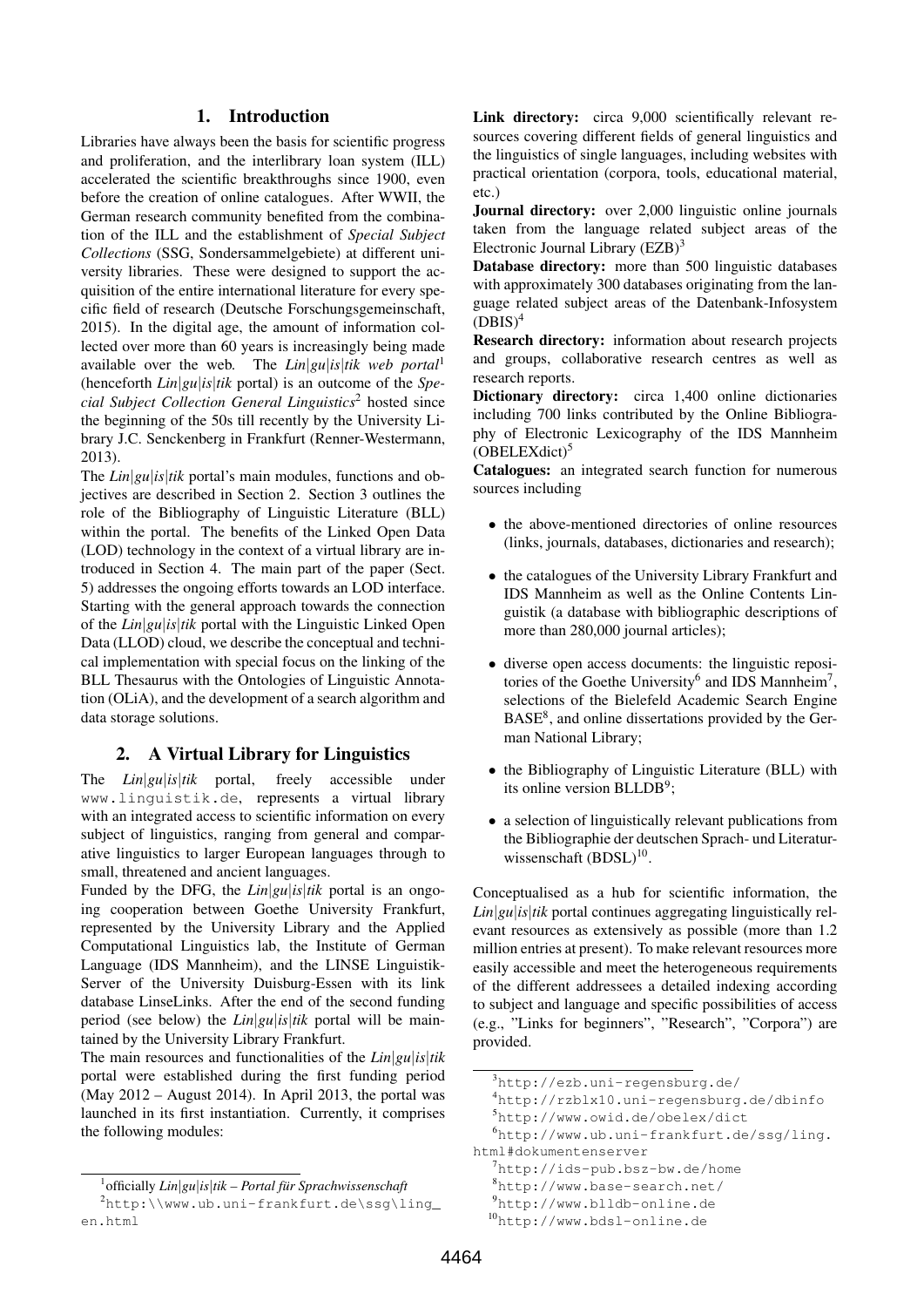Within the *Lin*|*gu*|*is*|*tik* portal, there are no restrictions regarding the language under study as long as the resource is linguistically relevant. Currently, the portal covers more than 1,600 natural languages. We use a classification based mainly on *Ethnologue*<sup>11</sup> with three-letter codes from ISO 639-3 where available and three levels of presentation: language family, language group, and language.

The main goals of the second funding period (September 2015 - December 2016) are to integrate additional catalogues and databases, and to implement a LLOD interface. The portal will be extended with an LOD-based search facility to immediately retrieve LLOD resources. The connecting point between *Lin*|*gu*|*is*|*tik* and LLOD will be the BLL.

## 3. Bibliography of Linguistic Literature (BLL)

The Bibliography of Linguistic Literature (BLL) is one of the most comprehensive linguistic bibliographies worldwide. It covers general linguistics with all its neighbouring disciplines and subdomains as well as English, German and Romance linguistics.

Dating back as far as 1971, BLL lists over 453,000 references covering monographs, dissertations, articles from periodicals, collective works, contributions to conferences, unpublished research papers, etc., with an annual growth of about 10,000 references.

BLL can be compared with mainly two international bibliographies: the International Bibliography of the Modern Language Association  $(MLA)^{12}$ , and the Linguistic Bibliography Online  $(LBO)^{13}$ . With 2.3 million references, MLA exceeds BLL in size, but only a fraction of this is concerned with linguistics: MLA also includes modern languages, literature and folklore. With 380,000 citations, LBO is smaller than BLL, and orientated mainly towards the coverage of lesser-known Indo-European and non-Indo-European languages. Thus, we consider the BLL unique in focus and  $\text{scope}^{14}$ .

Within *Lin*|*gu*|*is*|*tik*, BLL is of twofold importance: It represents a significant source of bibliographic data, and it provides a hierarchically categorised bilingual thesaurus of domain-specific index terms in English and German. The subject terms used for indexing online resources (Sect. 2) are based mainly on the BLL Thesaurus. Furthermore, the connection between the *Lin*|*gu*|*is*|*tik* portal and the LLOD cloud will be implemented by linking the Thesaurus to LLOD terminological repositories.

The following sections describe the ongoing efforts to position the BLL and the *Lin*|*gu*|*is*|*tik* portal in the wider con-

<sup>12</sup>https://www.mla.org/bibliography

<sup>13</sup>http://www.brill.com/

publications/online-resources/

text of LLOD and thereby to generate synergies with resources and bibliographies created and used in this context.

## 4. Linguistic Linked Open Data (LLOD)

Linguistic Linked Open Data is a movement about publishing open language resources for different use cases in academic research, applied linguistics or natural language processing. A linguistically relevant resource is considered a LLOD resource if it adheres to the following principles: (1) published under an open licence, (2) its elements are uniquely identifiable in the web of data by means of URIs, (3) its URIs should resolve via HTTP, (4) it can be accessed using web standards such as RDF and SPARQL, and (5) it should include links to other resources to help users discover new resources and provide explicit semantics.

From metadata collected under http://datahub.io, an LLOD diagram is generated and regularly published under http://linguistic-lod.org. Currently, it comprises 126 resources, including lexical-conceptual resources (dictionaries, knowledge bases), corpora, terminology repositories (thesauri, ontologies and registries for linguistic concepts, features, and terms), and metadata collections (language resource metadata, bibliographies). Since its first instantiation in September 2012, it has been rapidly growing and continues to do so because of 7 primary benefits as compared to legacy formalisms (Chiarcos et al., 2013):

Representation: Represent linguistic data flexibly as linked graphs

Structural Interoperability: Integrate data easily using RDF

Explicit Semantics: Define RDF resources by linking to term bases

Conceptual Interoperability: Use and re-use shared vocabularies

Federation: Combine data from multiple, distributed sources

Dynamicity: Access the most recent edition live over the web

Ecosystem: Benefit from widely available open source tools for RDF and linked data

Using shared vocabularies is particularly fruitful in the context of a virtual library: By linking the BLL Thesaurus to LLOD terminologies, BLL records immediately become interoperable with other LLOD resources such as the World Atlas of Language Structures<sup>15</sup>, the Phonetics Information Base and Lexicon<sup>16</sup>, or the Glottolog/LangDoc bibliography<sup>17</sup>. These links and the use of shared vocabularies allow us to automatically access and index LLOD language resources and thereby to develop a (linked) language resource search as part of the *Lin*|*gu*|*is*|*tik* portal.

Initially, we focus on morphosyntactic and syntactic concepts, categories and features, and for these, the Ontologies of Linguistic Annotations OLiA<sup>18</sup> (Chiarcos and Sukhreva, 2015) represent the central terminology hub in the LLOD cloud. Designed to leverage the linguistic terminology used in corpus annotation, and as collected in community-maintained terminology repositories, OLiA introduces a 'Reference Model' to mediate between resourceor language-specific 'Annotation Models' and several 'External Reference Models'. Annotation Model concepts are modelled as OWL classes, and the linking is represented

<sup>11</sup>http://www.ethnologue.com/

linguistic-bibliography-online

<sup>&</sup>lt;sup>14</sup>We exclude the Linguistics and Language Behaviour Abstracts (LLBA, http://www.proquest.com/ products-services/llba-set-c.html) from this comparison as its maintainers do not provide any statistics about the number of references.

<sup>15</sup>http://wals.info

<sup>16</sup>http://phoible.org

<sup>17</sup>http://glottolog.org/langdog

<sup>18</sup>http://purl.org/olia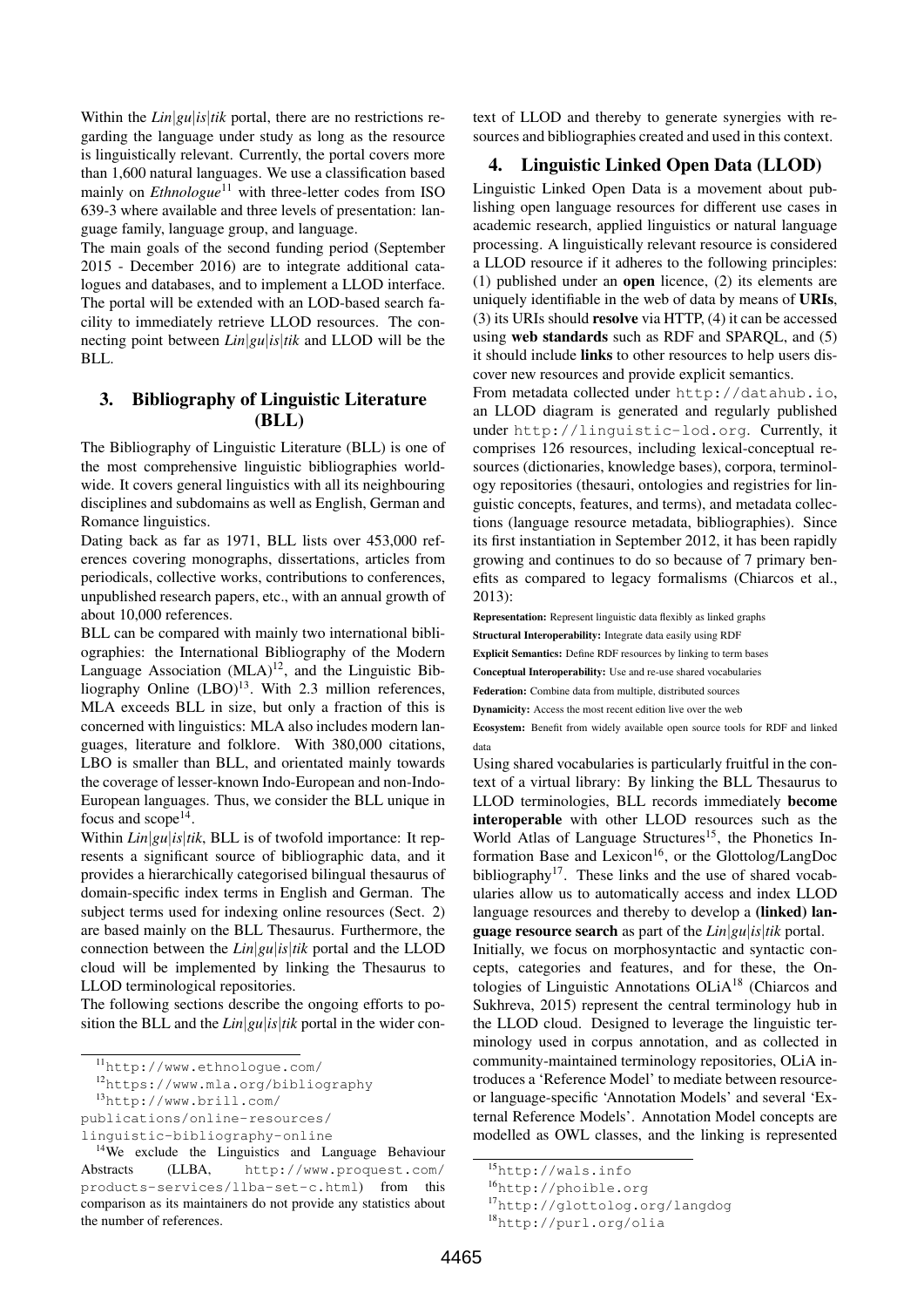by means of rdfs:subClassOf properties that assign a given class a superclass from the OLiA Reference Model. OLiA Reference Model classes are linked with externally provided terminology repositories<sup>19</sup>, and accordingly, any resource provided with an Annotation Model and linked with the Reference Model can also be interpreted in terms of these 'External Reference Models'.

Beyond morphology, syntax and discourse, links with other LLOD vocabularies will be more appropriate, e.g., lexvo.org and glottolog.org for language identifiers, phoible.org for phonological features, etc.

## 5. Connecting *Lin*|*gu*|*is*|*tik* and LLOD

The main goal of the second funding period is to enhance the functionality of the *Lin*|*gu*|*is*|*tik* portal with an LOD interface and make LLOD resources accessible to the users of the portal. In this section, we describe the steps towards a connection between the *Lin*|*gu*|*is*|*tik* portal and the LLOD cloud; we present our methodological approach, give conceptual and technical details, discuss challenges and propose solutions.

## 5.1. Remodelling the BLL Thesaurus in RDF

As a first step towards an interface with the LLOD cloud, the BLL Thesaurus is being remodelled as an ontology and linked with LLOD terminology repositories, e.g. the OLiA Reference Model.

At present, the BLL Thesaurus comprises 7,481 hierarchically organised index terms. 2,141 terms are available for the indexing of languages including dialects, reconstructed or artificial languages. The main branches *Levels*<sup>20</sup> (including the levels of language description, e.g., *Syntax*, *Phonology*) and *Domains* (covering the subdisciplines of linguistics, e.g., *Psycholinguistics*, *Sociolinguistics Pragmalinguistics*) consist of 1,983 and 3,050 subject terms respectively.

The Thesaurus evolves over time through continuous accommodation to the ongoing development in the field of linguistics. This happens mainly by inclusion of new subject terms: In 2014, for example, the total number of new terms was 235 including *Argument sharing*, *Parasitic participle* and *Whispered interpreting*. Deletions happen extremely seldom, but are not completely ruled out. In such cases, related subject terms are merged into a new category. For example, in 2014 the subject terms *Geography (technical language)* and *Geodesy (technical language)* were combined to form the new subject term *Earth sciences (technical language)*. The fact that the internal representation of the BLL subject terms is based on unique, stable IDs favours an ontological remodelling. In case of subject term deletion, the respective IDs are blocked and cannot be reused.

Due to the specificity of the Thesaurus, our approach differs from the general methodology for ontology building as introduced by Farrar (2007) and Farrar and Langendoen

<sup>20</sup>Thesaurus subject terms are represented in italics.

(2010). The BLL Thesaurus provides a list of domain specific subject terms and presents them in a hierarchical tree structure, but the existing hierarchical relations only partially fulfill the criteria of an ontology.

The structure of the BLL Thesaurus, internally represented in OCLC PICA $^{21}$ , has semantics based on lexical associations rather than the object-oriented model underlying OWL and the rdfs:subClassOf property. Figure 2 shows the subject term *Adjective* with its BLL parent, siblings and subcategories: While its subcategories can indeed be regarded as ontological subclasses, the interpretation of *Adjective syntax* and the relation of *Adjective* and its sibling concepts is problematic.



Figure 2: Hierarchical structure of the BLL Thesaurus.

Because of the nature of the hierarchical relations, the outcome of a "naïve" automated conversion to OWL wherein the hierarchy is represented by rdfs:subClassOf relations will not be a valid ontological model. Instead, the BLL hierarchy is expressed by less rigidly defined skos:broader relations as recommended for modelling thesauri in Pastor et al. (2009). The automatically created SKOS file is then imported into an OWL editor<sup>22</sup> and all BLL concepts are manually classified and organised to build the actual BLL Ontology. Since the URIs are based on stable IDs, future conversions of the Thesaurus produce identical concept URIs, and previously classified concepts maintain their ontological rendering. Newly added subject terms need an ontological rendering, i.e. manual classification. In case of subject term deletion, the ID of the deleted term is blocked permanently, and any references to it in the BLL Ontology are marked deprecated.

An experimental ontological model for the BLL branches *Syntax* and *Morphology* and its linking with the OLiA Reference Model is currently under development. Thus, BLL concepts become interoperable with OLiA, GOLD, ISOcat, TDS, etc.

The automated conversion, the manual remodelling process and the linking of the BLL Thesaurus results in a threelayer RDF-model:

• The BLL Thesaurus' internal hierarchy in an automatically generated bll.skos file. Current triple count: 55,048 (18.02.2016).

<sup>19</sup>E.g., GOLD (http://linguistics-ontology.org) (Farrar and Langendoen, 2010), ISOcat (http: //isocat.org) (Kemps-Snijders et al., 2009), TDS (http://languagelink.let.uu.nl/tds/)

<sup>21</sup>http://www.oclc.org

 $22$ We employ Protégé 5.0 for remodelling the Thesaurus as ontology.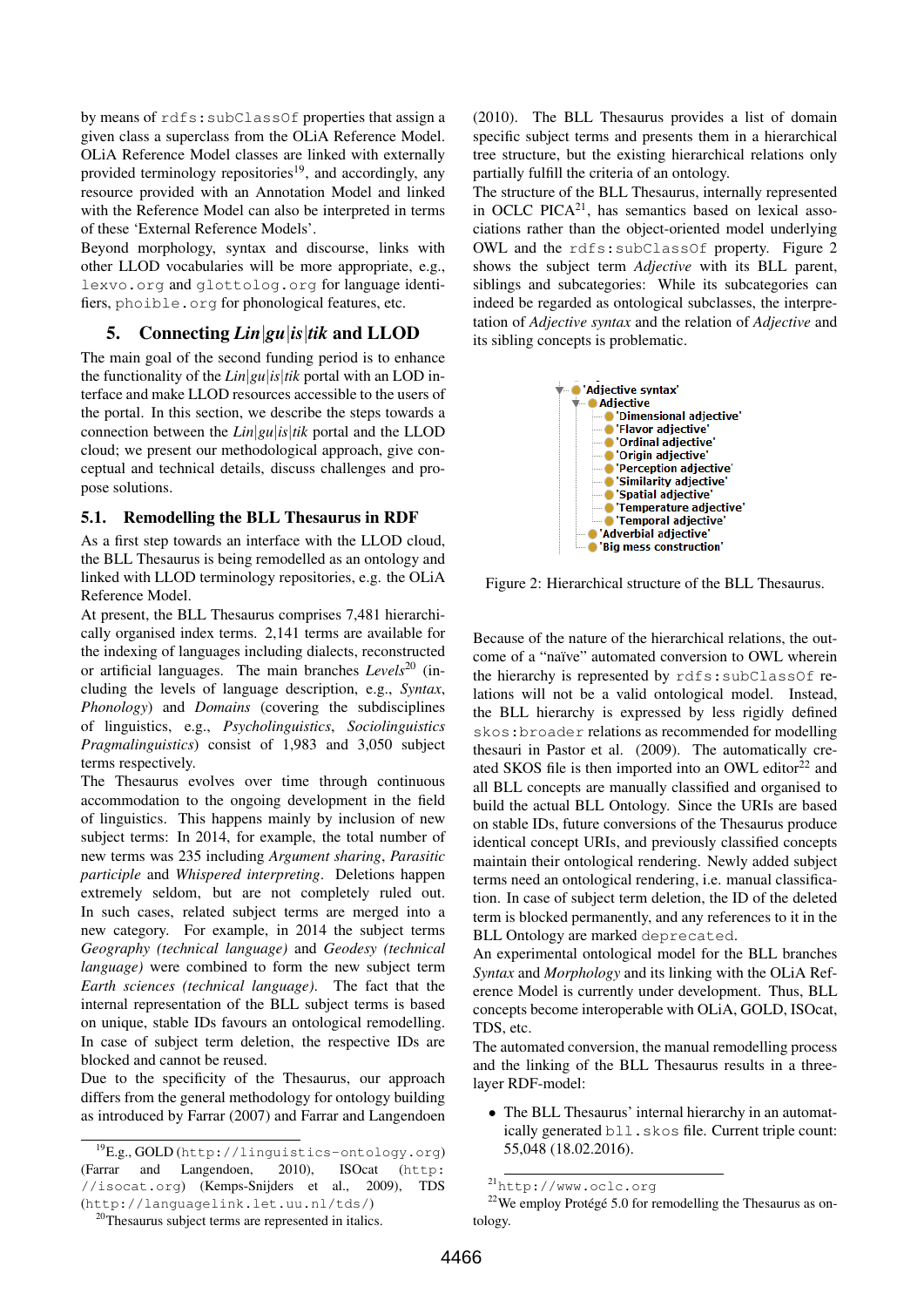```
:133075826 a owl:Class ;
 rdfs:subClassOf :BLLConcept ;
 skos:broader :133073629 ;
  rdfs:label
      "Adjective"@en
     , "Adjektiv"@de ;
  skos:prefLabel
      "Adjective (lex.)"@en
    , "Adjektiv (lex.)"@de ;
 skos:altLabel "lex."@en ;
 skos:altLabel "lex."@de .
```
The labels of the BLL subject terms can consist of two parts: main name and addition in brackets that specifies the context of usage or the perspective of analysis and helps to avoid homonyms (e.g., *Adjective (lex.)*). For better machine interpretation both parts are included separately (rdfs:label and skos:altLabel resp.). The combination of the parts is represented by skos:prefLabel in order to secure better readibility in ontology editors.

• The BLL Ontology with its manually remodelled class hierarchy. Currently containing 1,328 triples reorganising 775 BLL index terms (work in progress 18.02.2016).

```
:133075818 rdf:type owl:Class ;
 owl:equivalentClass
      :133075826
    , :133075850 ;
 rdfs:subClassOf
      :MorphosyntacticCategory .
```
• The BLL Linking Models (currently a Linking Model to the OLiA Reference Model using the rdfs:subClassOf property is under construction)

Thus, we preserve the original BLL structure (skos:broader), and its ontological model (BLL Ontology), and clearly separate both from their interpretation in terms of OLiA (etc.).

The remodelling of the BLL Thesaurus starts with the levels of linguistic description and more exactly with the branches *Syntax* and *Morphology*, consisting of 289 and 191 subject terms respectively.

The establishment of a basic class structure and top-level concepts happens by means of grouping the BLL subject terms around the notions linguistic category, linguistic feature, linguistic process, and linguistic relation. The entities that can be clearly defined as one of those are categorical by nature and constitute an ontological class. So, *Verb* and *Adverb* are defined as morphosyntactic categories, *Case* and *Tense* as morphosyntactic features and *Word formation* and *Inflection* as examples of a morphological process.

Since many cases of subordination within the BLL Thesaurus cannot be regarded as ontological subclass relations, a complete adoption of the BLL tree structure is not an option. We start with a verification of the definitions and an in-depth examination of the existing hierarchical relations,

which often leads to reorganisation of taxonomies and building of new ones.

The reorganisation of the taxonomic structure is facilitated by the addition of ontological classes without a corresponding BLL subject term, e.g., MorphologicalCategory, MorphosyntacticFeature. A partial preservation of the existing hierarchical relations is possible in many cases (see Figure 2, subclasses of *Adjective*). Most of the subcategories of the BLL *Word Formation*, e.g., *Apheresis*, *Contamination*, and *Derivation*, also fulfil the requirements for an ontological subclass.

Generally, the requirements for a consistent ontological structure can be met by a name change or a change in the hierarchical position. So, the BLL subject term *Syntax* is renamed SyntacticTerm, and *Embedding*, a BLL subcategory of *Subordinate clause*, becomes a subclass of the newly created SyntacticProces. The disambiguation of some subject terms, however, requires different formal and conceptual solutions. A few ambiguous BLL subject terms (e.g., *Compounding*) denote a linguistic process as well as the result of that process. Others refer to an opposition (e.g., *Mass noun/count noun*) that has to be resolved.

*Compounding* is defined as a subclass of AmbiguouslyDefinedConcept and also set equivalent to the disjunction of the newly introduced classes Composition (a subclass of MorphologicalProcess) and Compound (a subclass of Morpheme). For *Mass noun/count noun* a similar approach is followed, and it is equated by an *EquivalentClasses* axiom to the disjunction of the newly created classes MassNoun and CountNoun. To capture the inherent nature of the opposition, MassNoun and CountNoun are disjointed by a *DisjointClasses* axiom.

The Thesaurus' nature inhibits general solutions for the challenging cases: We treat them individually by means of scrutinising the indexed bibliographic entries and choose to stay close to the primary BLL meaning in case of doubt.

## 5.2. Crawling the LLOD Cloud



Figure 3: *Lin*|*gu*|*is*|*tik* LLOD interface architecture.

Because of the vast and complex nature of the LLOD cloud it will not be possible to search through it directly "on the fly". Instead, a means of indexing the information available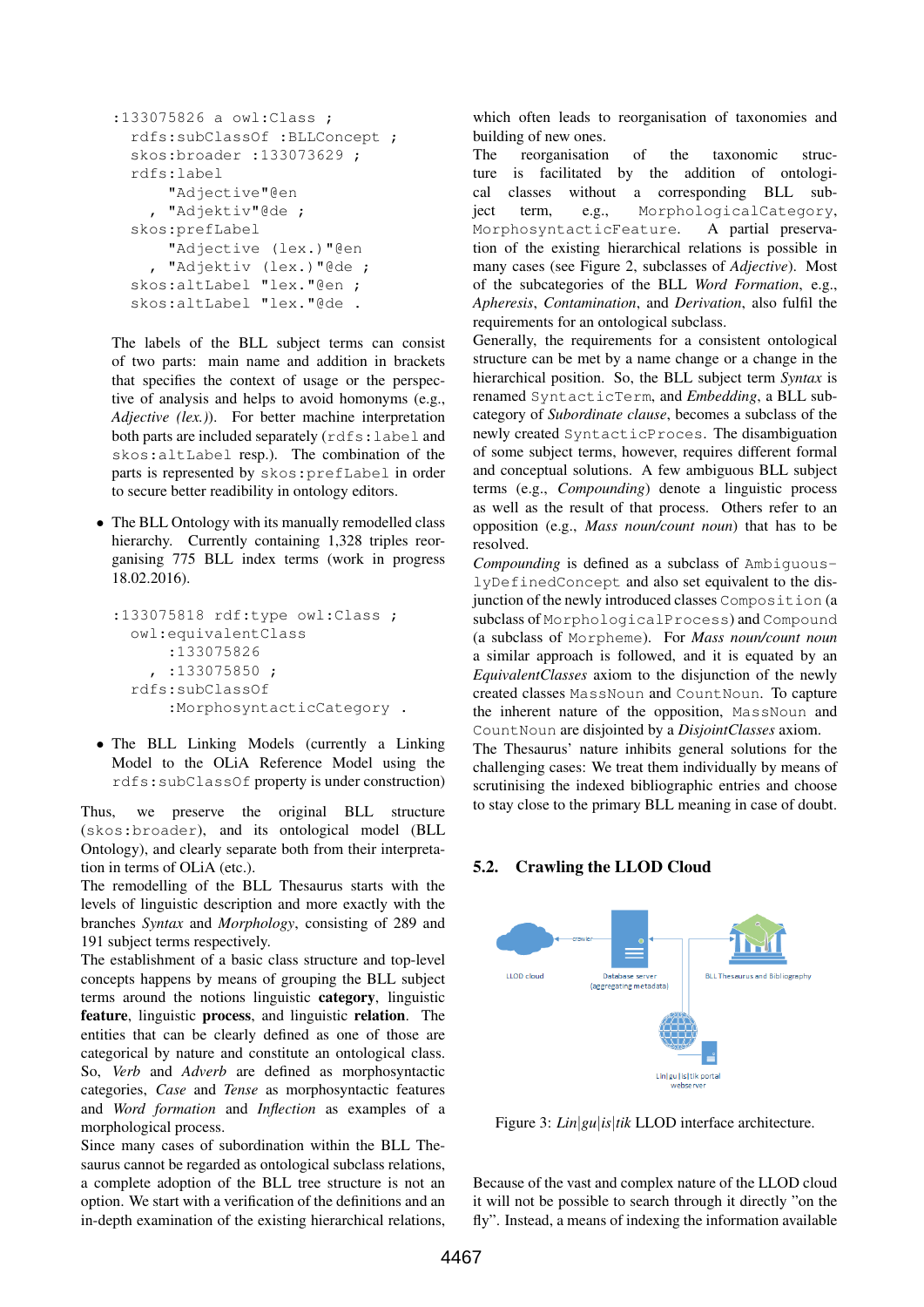

Figure 4: Concept of the LLOD crawler

through Linghub<sup>23</sup> has to be implemented (Figure 3). This *LLOD crawler* is currently being developed by the Applied Computational Linguistics lab and will be maintained by the University Library in the future. It is situated on a separate Database server VM. Its architecture comprises four interdependent components all using a central triple store for gathering information (Figure 4):

• The complete set of OLiA Linking and Annotation Models alongside the BLL Ontolgy are cyclically cached. Then, a set of SPARQL queries uses the Linking Models to find any possible equivalent concept of all BLL index terms in all other OLiA Annotation Models. The resulting equivalencies are stored in a search cache dataset.

• The linghub RDF dump<sup>24</sup> is also cached within the same cycle.

<sup>24</sup>http://linghub.lider-project.eu/linghub. nt.gz (Current triple count 5,918,686 containing 196,307 Datasets and 229,586 dcat:accessURL as of 18.02.2016)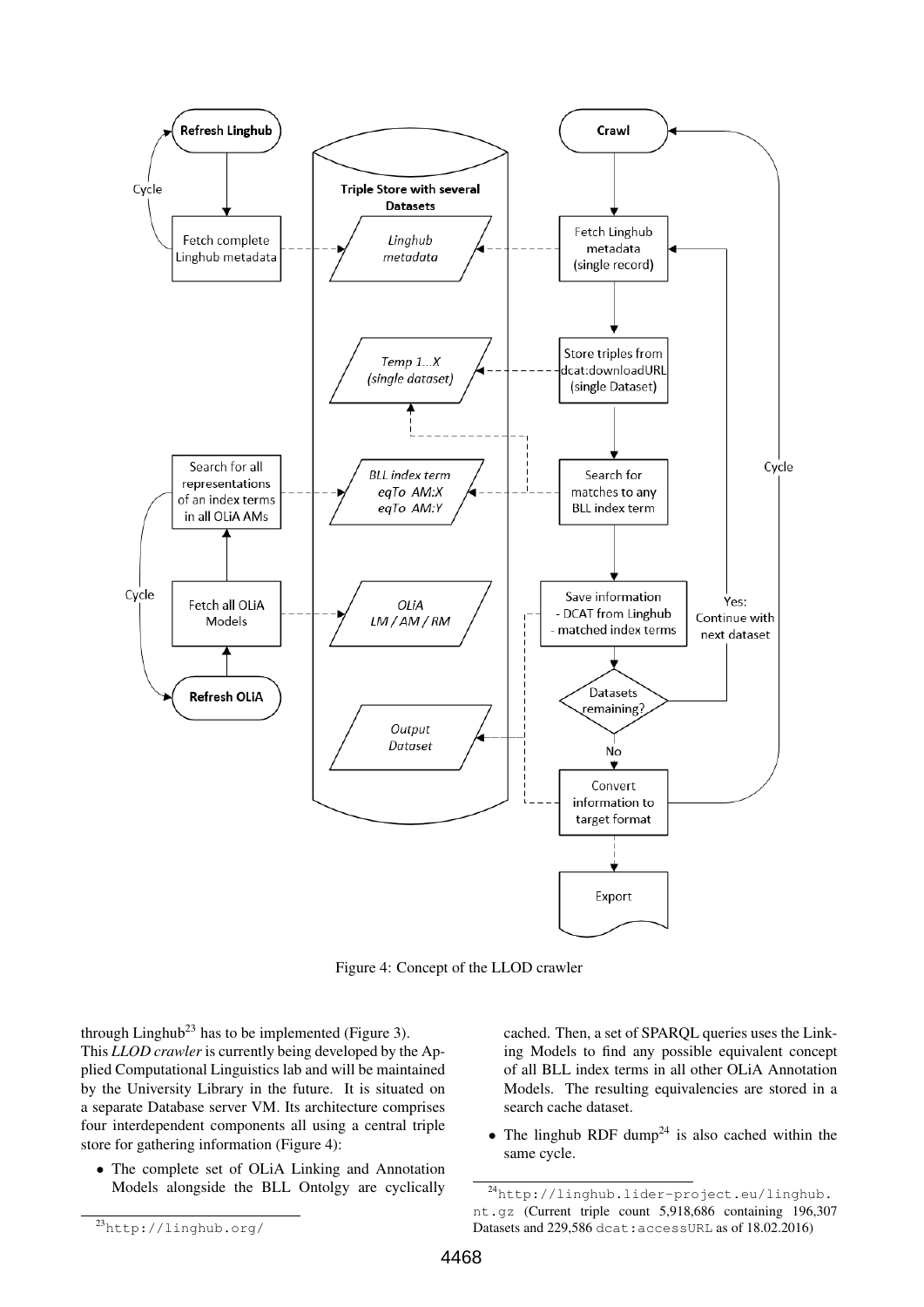- The actual crawler searches then through the linghub cache for links to available ressources using the dcat:accessURL and dcat:downloadURL respectively. Available ressources are scanned for matching subjects in the aforementioned search cache dataset. In order to reduce traffic, the algorithm takes change dates and checksums into consideration. In a separate output dataset, matching BLL index terms are stored alongside the resources' metadata.
- The output dataset is then used for exporting the crawling results to the *Lin*|*gu*|*is*|*tik* portal. There, the resources are indexed internally in order to provide a fast and reliable search engine for end users.



Figure 5: OLiA architecture

The BLL index term search algorithm uses all available OLiA models in order to find equivalent terms or subcategories in other ontologies. It is necessary, however, to distinguish between regular Annotation Models (e.g. MULTEXT East<sup>25</sup>) and External Reference Models such as ISOcat / GOLD. While the linking of the former is represented by lm:term rdfs:subClassOf olia:term, the latter work in the opposite direction establishing OLiA terms as subclasses of the External Reference Model terms (Figure 5).

Therefore, a set of SPARQL queries is created in order to find possible representations of OLiA terms in linghub resources. Namespace discrimination is used to differentiate between Annotation Models and External Reference Models. The following sample query shows in a simplified way how to get all qualified subcategories of olia:Adjective in the ISOCat Ontology. In order to maintain better readability, long prefixes and base URLs are omitted:

```
select DISTINCT ?oliarm1 ?isorm2
{
# find all Morphosyntactic Categories
# in OLiA reference model (RM)
?oliarm1 rdfs:subClassOf*
  olia:Adjective .
```

```
# find all superclasses of RM term
# in any external reference model (ERM)
?oliarm1 rdfs:subClassOf ?isorm1 .
# find all subclasses of ERM term
# within ERM.
?isorm2 rdfs:subClassOf* ?isorm1 .
FILTER regex(str(?oliarm1)
  , "((http://purl.org/olia).*)"
  , "i") .
FILTER regex(str(?isorm1)
  , "((.*dcr.owl#).*)"
   ^{\mathsf{H}}i").
FILTER regex(str(?isorm2)
  , "((.*dcr.owl#).*)"
    "\dot{\perp}").
```

| ?oliarm1                                                   | 2isorm <sub>2</sub>                                           |
|------------------------------------------------------------|---------------------------------------------------------------|
| Http://purl.org/olia/olia.owl#Attributive Adjective        | Http://www.isocat.org/ns/dcr.owl#attributive Adjective        |
| Http://purl.org/olia/olia.owl#Present Participle Adjective | Http://www.isocat.org/ns/dcr.owl#present Participle Adjective |
| Http://purl.org/olia/olia.owl#Possessive Adjective         | Http://www.isocat.org/ns/dcr.owl#possessive Adjective         |
| Http://purl.org/olia/olia.owl#Substantive Adjective        | Http://www.isocat.org/ns/dcr.owl#substantive Adjective        |
| Http://purl.org/olia/olia.owl#Qualifier Adjective          | Http://www.isocat.org/ns/dcr.owl#qualifier Adjective          |
| Http://purl.org/olia/olia.owl#Ordinal Adjective            | Http://www.isocat.org/ns/dcr.owl#ordinal Adjective            |
| Http://purl.org/olia/olia.owl#Past Participle Adjective    | Http://www.isocat.org/ns/dcr.owl#past Participle Adjective    |
| Http://purl.org/olia/olia.owl#Participle Adjective         | Http://www.isocat.org/ns/dcr.owl#participle Adjective         |
| Http://purl.org/olia/olia.owl#Adjective                    | Http://www.isocat.org/ns/dcr.owl#adjective                    |
| Http://purl.org/olia/olia.owl#Participle Adjective         | Http://www.isocat.org/ns/dcr.owl#present Participle Adjective |
| Http://purl.org/olia/olia.owl#Participle Adjective         | Http://www.isocat.org/ns/dcr.owl#past Participle Adjective    |
| Http://purl.org/olia/olia.owl#Adjective                    | Http://www.isocat.org/ns/dcr.owl#possessive Adjective         |
| Http://purl.org/olia/olia.owl#Adjective                    | Http://www.isocat.org/ns/dcr.owl#participle Adjective         |
| Http://purl.org/olia/olia.owl#Adjective                    | Http://www.isocat.org/ns/dcr.owl#present Participle Adjective |
| Http://purl.org/olia/olia.owl#Adjective                    | Http://www.isocat.org/ns/dcr.owl#qualifier Adjective          |
| Http://purl.org/olia/olia.owl#Adjective                    | Http://www.isocat.org/ns/dcr.owl#ordinal Adjective            |
| Http://purl.org/olia/olia.owl#Adjective                    | Http://www.isocat.org/ns/dcr.owl#past Participle Adjective    |

Figure 6: Qualified equivalencies and subconcepts of olia:Adjective within the ISOCat Ontology



Figure 7: Graphic representation of the results of the query (Figure 6) with subClassOf relations

Figures 6 and 7 show the results of the query executed on Allegrograph using the graphical tool  $gruff^{26}$ . The dataset contains the OLiA Reference Model alongside the current experimental build of the ISOcat External Reference Model<sup>27</sup> (Chiarcos, 2010).

}

<sup>26</sup>http://franz.com/agraph/gruff/

<sup>27</sup>Experimental OLiA Builds are available open source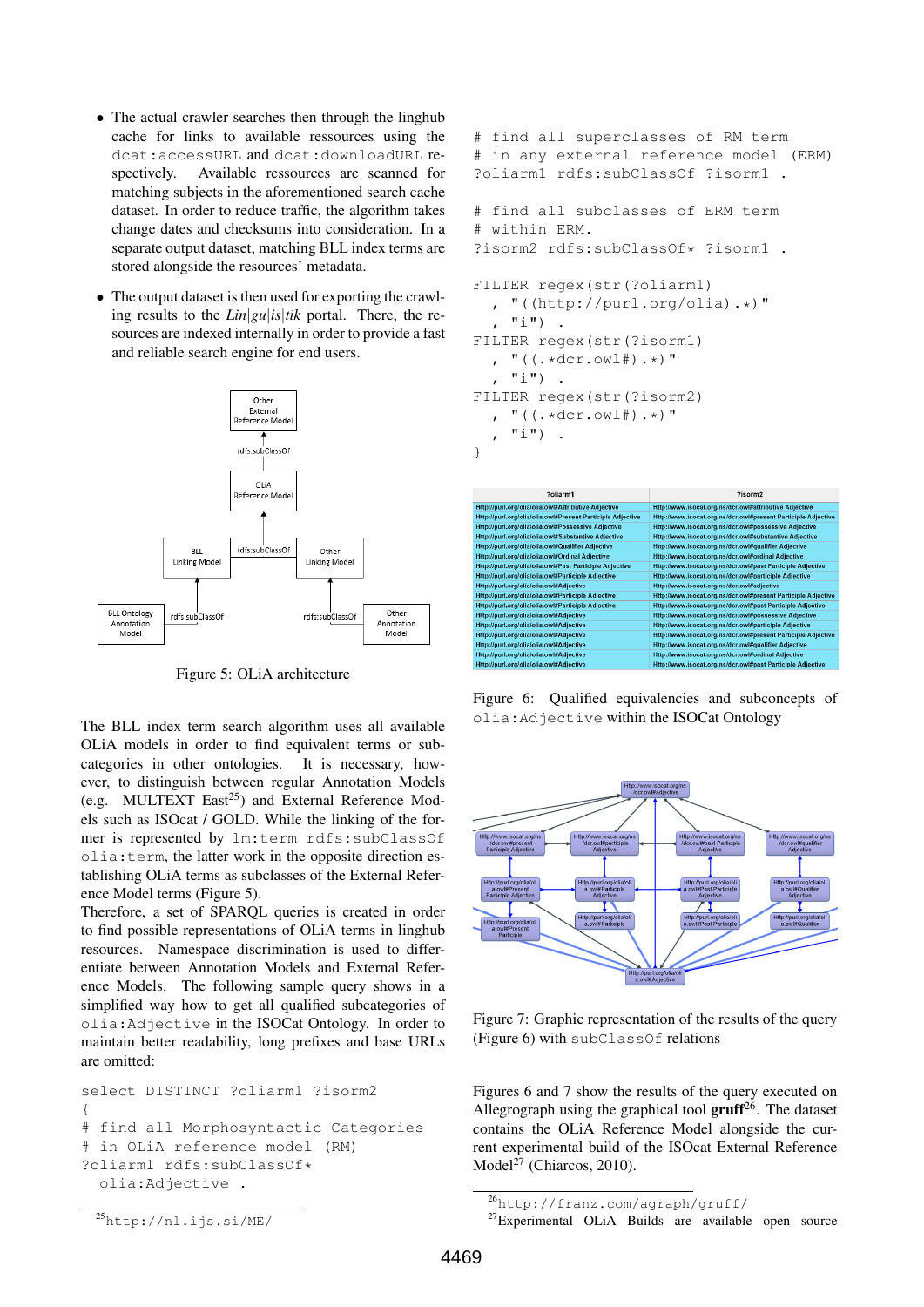Extrapolating the sample query on other Linking Models while using the BLL Linking Model to find fitting BLL index terms first before going to OLiA Reference Level would result in a dataset of the following form:

```
bll:Adjective
  owl:equivalentClass olia:Adjective ;
  owl:equivalentClass dcr:adjective ;
### ...
.
```
The so found equivalencies can then be used to map the BLL index terms to linghub resources by the algorithm depicted on the right-hand side of Figure 4.

## 5.3. Implementation Considerations

We employ Linghub (McCrae and Cimiano, 2015) as a starting point for retrieving LLOD data as it provides a uniform way to access LLOD resources. The Linghub portal stores metadata about roughly 250,000 linguistic resources. Metadata is modelled using DCAT, Dublin Core and META-SHARE standards (McCrae et al., 2015).

The portal allows for browsing its online catalogue, and also supports SPARQL queries on the site as well as a service. As such linghub metadata is also available as an RDF dump which we will exploit instead of using its online SPARQL service. The main reason being that the service is limited because it supports only a small fragment of the SPARQL standard (YuzuQL). Furthermore, querying over a network would lead to increased query times and overloading of the linghub service.

In order to identify resources relevant for the *Lin*|*gu*|*is*|*tik* portal, the metadata can be queried for up to 400 properties. Information about a resource not included on Linghub may be extracted directly from the data of the resource. In the latter case, the data of the resource has to be downloaded first and then searched for metadata. Linguistic resources listed on Linghub have different data file formats. For us, the following types are most relevant:

- RDF data as text (e.g., turtle, n3, rdf-xml, etc.)
- RDF file containing links to other datasets
- SPARQL-endpoint URL that allows for SPARQL queries

Since LLOD resources are designed by Linked Open Data principles, the data of a resource is not always included in a single file: It might also be distributed (linked) and located in different places. As a simple example consider the RDF version of the Brown-Corpus<sup>28</sup> <sup>29</sup> which is distributed as many small files. So, gathering data is the normal use case. For this purpose we utilise the *LDspider* LOD data crawler <sup>30</sup>(Isele et al., 2010) which is freely available as a Java library.

on SourceForge https://svn.code.sf.net/p/olia/ code/trunk/owl/experimental

<sup>28</sup>http://linghub.org/datahub/

```
brown-corpus-in-rdf-nif
```

```
29http://brown.nlp2rdf.org/lod/
```

```
30http://www.aifb.kit.edu/web/LDspider
```
In order to efficiently query RDF data of a resource (e.g., corpus, dictionary) for BLL index terms (see Figure 4), the resource has to be stored temporally in a local RDF store. We currently evaluate different data base solutions. Candidate RDF stores include Jena TDB<sup>31</sup>, Blazegraph<sup>32</sup>, Allegrograph<sup>33</sup>, Openlink Virtuoso<sup>34</sup> and RDF-HDT<sup>35</sup>. With performance results becoming available we will publish our experiences in upcoming publications.

# 6. Summary and Outlook

The *Lin*|*gu*|*is*|*tik* portal is a hub for linguistically relevant scientific information. It provides catalogues for linguistic literature, online resources and open access documents as well as the BLL, one of the most comprehensive international bibliographies in linguistics. We continue aggregating linguistically relevant information as extensively as possible and enhancing the functionalities and the targetoriented offers.

Beyond this, connecting the *Lin*|*gu*|*is*|*tik* portal with the LLOD cloud will facilitate the accessibility and visibility of open data language resources to current users of the portal, resulting in mutual benefits for both platforms. On the one hand, using LLOD vocabularies and term bases, the *Lin*|*gu*|*is*|*tik* portal will gain access to an ever-growing pool of linguistic resources on the web. On the other hand, the LLOD cloud will not only benefit from a new, significant source of linguistically relevant data, but will also become accessible on a modern platform which is targeting optimised usability for less technically oriented linguists. The LOD search will be integrated in the Catalogues module so that no additional technological expertise will be required to use it.

Finally, the extension of the portal with an LOD interface facilitates the prospective integration of the *Lin*|*gu*|*is*|*tik* portal with other sources of bibliographical information available as RDF, such as the German National Library<sup>36</sup>, WorldCat<sup>37</sup>, OpenLibrary<sup>38</sup>, etc.

The SKOS export of the BLL Thesaurus is already available as a dataset. Its current edition covers 5,340 subject terms, 2,141 language identifiers, and consists of a total of 55K SKOS triples. The BLL Ontology built on top of it and its OLiA linking are currently under development. We are in the process of clarifying details of a persistent hosting service and plan to publish the linked BLL Ontology under a Creative Commons licence in mid-2016, both for practical use in the *Lin*|*gu*|*is*|*tik* portal and inclusion in the LLOD cloud.

```
31http://jena.apache.org/documentation/
tdb/index.html
```

```
32https://www.blazegraph.com/
```

```
33http://franz.com/agraph/allegrograph/
```

```
34http://virtuoso.openlinksw.com/
```

```
35http://www.rdfhdt.org/
```

```
36http://www.dnb.de/EN/Service/
```

```
DigitaleDienste/LinkedData/linkeddata_node.
html
```

```
37https://www.oclc.org/developer/
```

```
develop/web-services/worldcat-registry/
rdf-interface.en.html
```

```
38https://www.w3.org/2005/Incubator/lld/
wiki/Use_Case_Open_Library_Data
```